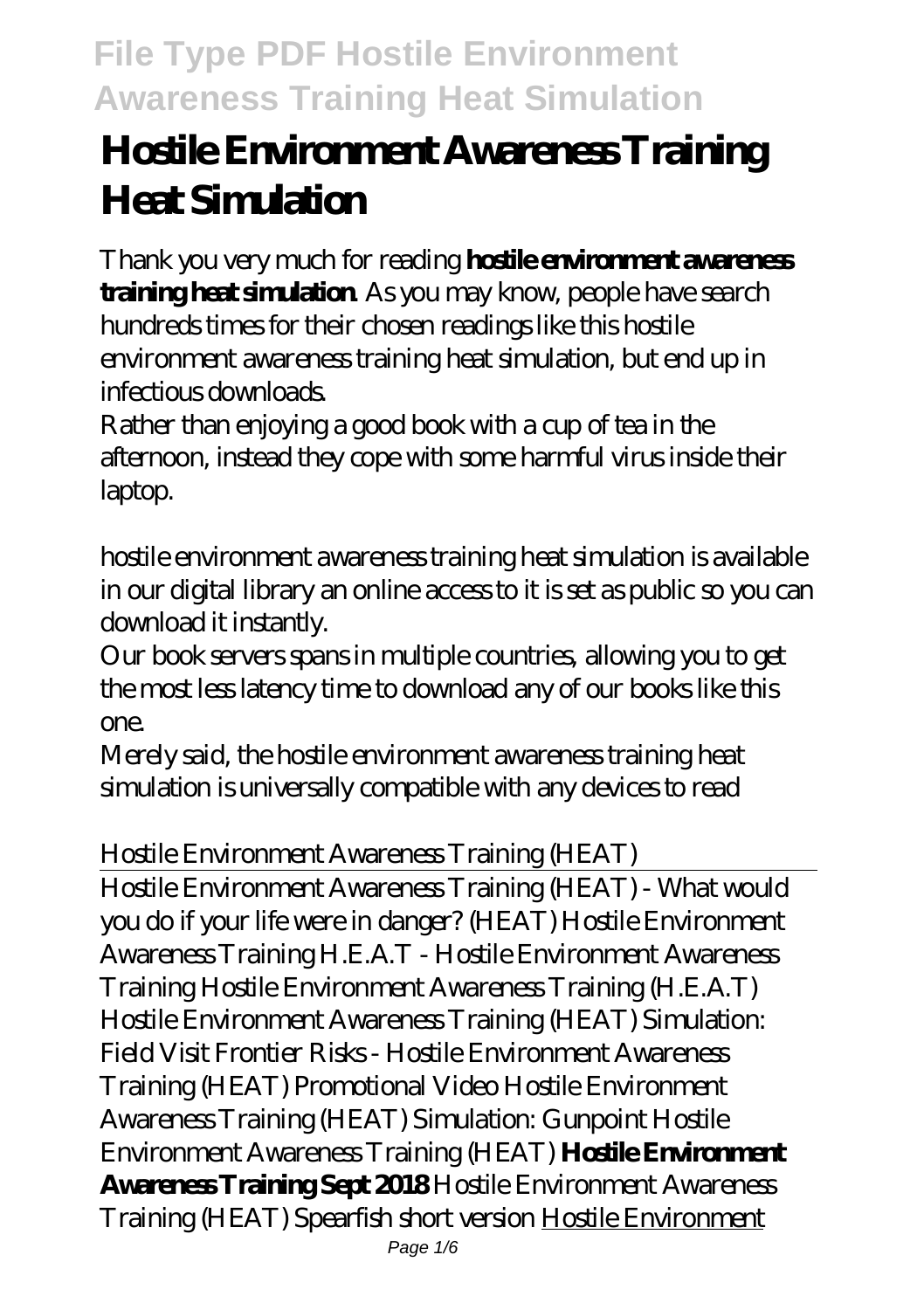#### Awareness Training (HEAT) Simulation: Aggression

Executive Protection Training - PSD TrainingHow to Develop Situational Awareness

Rhys Nicholsen - Male Eating Disorders I The Feed

Hostile Environment Lifesaver - HELL Course by PARAMED CZ *G4S Safety Awareness Course 2* **Heat Stress Safety Training Video** *Kidnapping training course* BSAFE - United Nations (English) Environmental Awareness - What You Can Do! *Health \u0026 Safety Environment Awareness video*

HEAT - Hostile Environment Awareness Training by SPEARFISH movHostile Environment Training *Hostile Environment Awareness Training online* Hostile Environment Awareness Training (HEAT) Simulation: Landmine Victim

Hostile Environment Training WIth One Of The Worlds Best TrainersHostile Environment Awareness Training (H.E.A.T) Hostile Environment Awareness Training *Hostile Environment Awareness Training (H.E.A.T)* Hostile Environment Awareness Training Heat

Hostile Environment Awareness Training (HEAT) is an intensive practical course with hands-on activities that allow participants to explore their behavior and learn, apply and experience life saving behaviours through realistic simulations in a high-risk environment. The aim is to improve personal security and self-awareness for NGO workers.

What is a Hostile Environment Awareness Training (HEAT ... Hostile Environment Awareness Training (H.E.A.T.) GardaWorld's Hostile Environment Awareness Training (H.E.A.T.) is a threat-focused, principle-based online course that combines theory with highly realistic, scenario-based practical training modules designed for employee and traveler safety.

Hostile Environment Awareness Training (H.E.A.T.) - Campus ...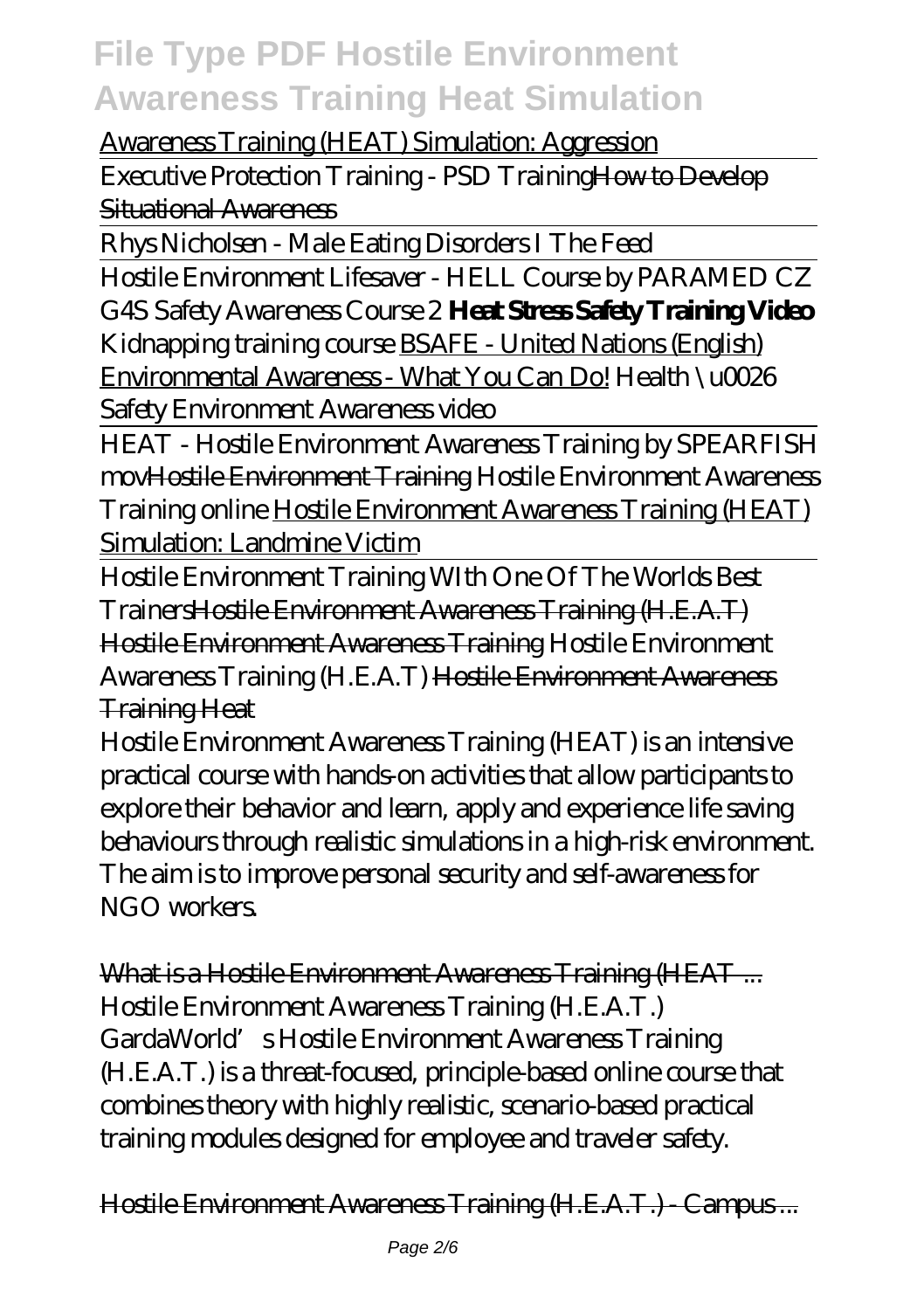HEAT (Hostile environment and awareness training) is a course that is designed for individuals who's work takes them to remote, challenging or hostile regions of the world. Many areas of the world have unstable governments, conflicts, natural disasters and war all of which can make performing work duties a challenge.

HEAT Training | Hostile Environment Awareness Training ... RedR Australia's internationally recognised Hostile Environment Awareness Training (HEAT) prepares individuals to work in crisis zones or a range of hostile situations. This rigorous classroom and simulation training will enhance your knowledge of personal security so you are prepared to face difficult security situations.

Hostile Environment Awareness Training (HEAT) - AUSTRALIA Hostile Environment Awareness Training (HEAT) Humanitarian workers are increasingly exposed to challenging, insecure, remote or hostile environments due to lawlessness, political instability and...

Hostile Environment Awareness Training (HEAT) | ReliefWeb CPD accredited online Hostile Environment Awareness Course (HEAT). Engaging, on-demand HEFAT course providing advanced travel security training for journalists and humanitarian workers.

HEAT Course | Hostile Environment Training | Safer Edge Cultural Awareness & Gender Specific Considerations (tailored): Whether operating in the Middle East, Africa or the Americas, Frontier Risks provide the best possible awareness of issues in your operating environment; we understand that you never get a second chance to make a first impression regardless of your surroundings.

Hostile Environment Awareness Training - HEAT | Frontier Risks Our Hostile Environment Awareness Training (HEAT) course has been specifically designed to cover all the relative subjects that relate to non-governmental organisations, media, listed charities, aid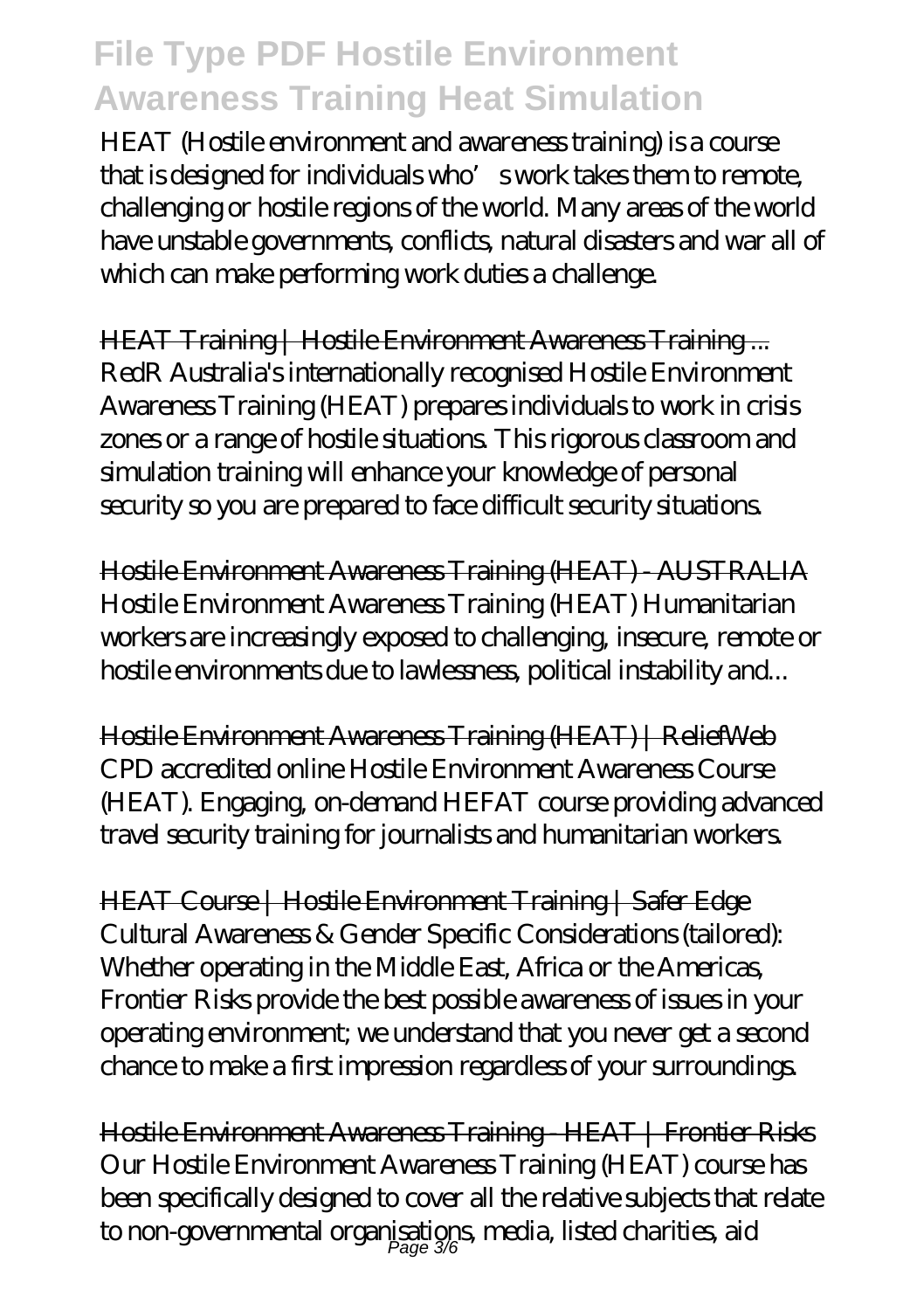agencies, private security companies and blue-chip companies operating in potentially volatile areas around the world.

Hostile Environment Awareness Training (HEAT) – Horizon HEAT-Hostile Environment Awareness Training admin 2018-11-09T01:19:11+00:00 Many organizations, ranging from the US State Department to large corporations, to non-government organizations (NGOs) of all sizes, require employees who will work in high-risk environments to attend a form of HEAT prior to traveling overseas.

HEAT-Hostile Environment Awareness Training – FireWatch ... Commonly known as Hostile Environment Awareness Training (HEAT) or Hostile Environment and First Aid Training (HEFAT), security training is essential for humanitarian aid workers and freelance journalists working in violent environments, but is also useful for human rights defenders and others working in dangerous circumstances.

6-11 August 2017: Hostile environment awareness training ... Hostile Environment Awareness Training (HEAT) HEAT has been through many reincarnations over the years… Background - Originally developed for contractors going overseas to back-fill military jobs immediately post-conflict, the origins of HET lay with a little known course and training scheme originally titled 'CONDO'.

Hostile Environment | Situation Awareness Training | HEAT Secure Travel Specialist Hostile Environment Awareness Training (H.E.A.T) course is specifically designed to prepare your personnel for travel to complex, challenging and or hostile environments.

Hostile Environment Awareness Training - SECURE TRAVEL ... HOSTILE ENVIRONMENT AWARENESS TRAINING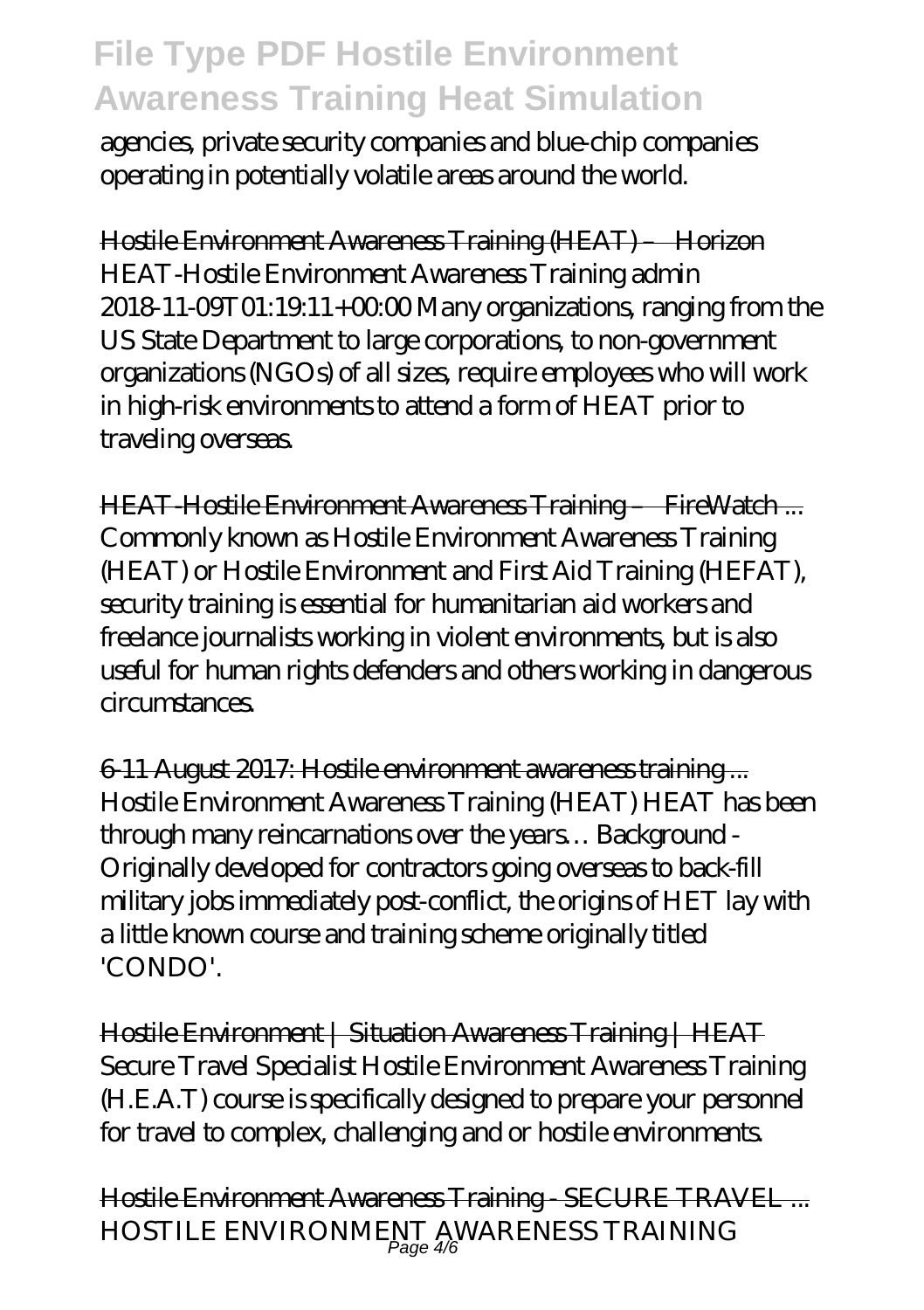(HEAT) COURSE\*. DRAFT COURSE PROGRAMME. \*This course concept, based on the proposal drafted by the International Training Programme for Conflict Management (ITPCM) of the Scuola Superiore Sant' Anna, Pisa, has benefitted from the comments of several ENTRi partners and EU institutions.

#### HOSTILE ENVIRONMENT AWARENESS TRAINING (HEAT) COURSE\*

Hostile Environment Awareness training (HEAT) is a form of high fidelity stress exposure training that combines theory with highstress and highly realistic simulation training.

#### HEAT training | NRC

Our Hostile Environment Training Courses combine both theoretical and practical elements which are delivered by current and competent professionals. Whether working, travelling to or even living abroad, employers have a duty of care to ensure that their staff have the knowledge and tools to deal with the unique challenges and risks they may face.

International Travel Safety | Hostile Environment Training UK Hostile Environment Awareness Training (HEAT) NGOs often work in complex and dangerous environments. Organizations must prepare their workers to operate safely and react appropriately to incidents. Multi-day, in-residence programs with realistic exercises ensures that when an incident occurs, they'll be ready.

O'Gara Training | Hostile Environment Awareness Training CPD Accredited Hostile Environment Awareness Training (HEAT), Hostile Environment First Aid Training (HEFAT) SEPAR International delivers training that is designed to 'do no harm'. Do no harm is a guiding process which ensures participants are not traumatised and conditions are controlled to ensure stress is not excessive